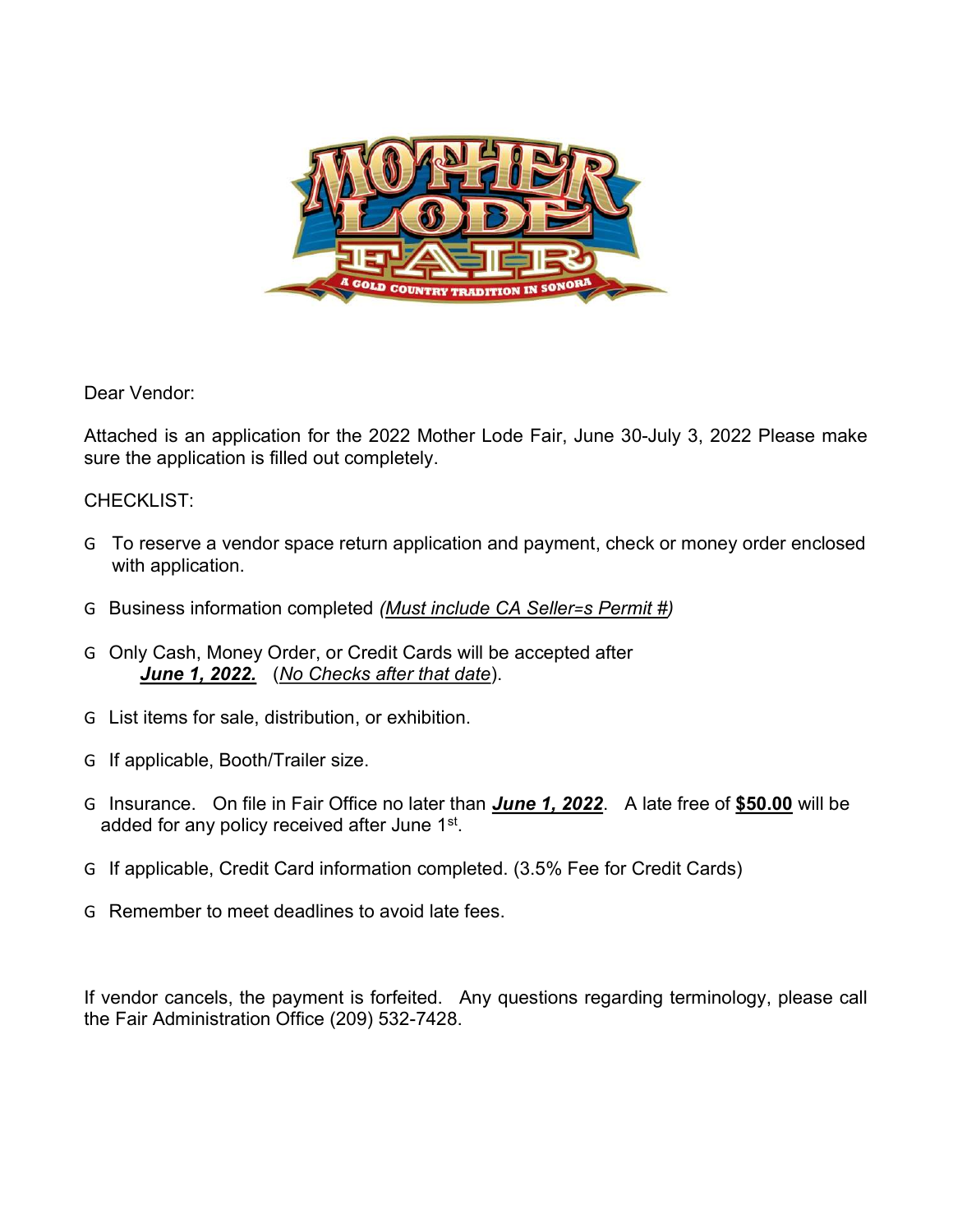### 2022 Mother Lode Fair Commercial Fair Application

220 Southgate Drive, Sonora, CA 95370 (209) 532-7428, FAX: (209) 532-3573

## Fair Dates: June 30-July 3, 2022

Food Vendors: Contact Fair Office, Small Food Craft will need to obtain Health Permit **Inside Fees:** All 10 X 10 inside spaces are \$250.00/Crafter, \$300.00/All Others Inside Corner Fees: Inside 10 X 10 corner space \$350.00. CALL FOR AVAILABILITY Outside Fees: All 10 X 10 outside spaces are \$300.00/Crafter, \$350.00/Corners \$400.00

#### MUST BE PRESENT ALL 4 DAYS!

Vendor Credential: Two (2) fair admissions per day will come with each booth purchase. Additional tickets will be available for sale at a discounted price of \$6 prior to June 29th. Beginning June 30th, vendor will need to purchase a regular priced ticket.

- \$ Payment is due in full with application and forms must be completely filled out to be considered.
- \$ If the exhibitor cancels, the payment is forfeited.

#### ONLY CASH, MONEY ORDER OR CREDIT CARDS WILL BE ACCEPTED AFTER June 1, 2022.

#### 1. BUSINESS INFORMATION:

| Name:<br><u> 1980 - Johann Stein, marwolaethau a bhann an t-Amhainn an t-Amhainn an t-Amhainn an t-Amhainn an t-Amhainn an</u> |                                                                                                                                                                                                                                |                                                                                                                                                                                                                                |                   |
|--------------------------------------------------------------------------------------------------------------------------------|--------------------------------------------------------------------------------------------------------------------------------------------------------------------------------------------------------------------------------|--------------------------------------------------------------------------------------------------------------------------------------------------------------------------------------------------------------------------------|-------------------|
| Owner/Manager: National Communication of the Communication of the Communication of the Communication of the Co                 | California Seller's Permit #: \\cdot \\sqrt{\sqrt{\sqrt{\sqrt{\sqrt{\sqrt{\sqrt{\sqrt{\sqrt{\sqrt{\sqrt{\sqrt{\sqrt{\sqrt{\sqrt{\sqrt{\sqrt{\sqrt{\sqrt{\sqrt{\sqrt{\sqrt{\sqrt{\sqrt{\sqrt{\sqrt{\sqrt{\sqrt{\sqrt{\sqrt{\sqr |                                                                                                                                                                                                                                |                   |
|                                                                                                                                |                                                                                                                                                                                                                                | ST and the set of the set of the set of the set of the set of the set of the set of the set of the set of the set of the set of the set of the set of the set of the set of the set of the set of the set of the set of the se | Zip <sub>ra</sub> |
|                                                                                                                                | Federal I.D.#: _________________________________                                                                                                                                                                               |                                                                                                                                                                                                                                |                   |
| E-mail:                                                                                                                        |                                                                                                                                                                                                                                |                                                                                                                                                                                                                                |                   |

2. NUMBER OF SPACES REQUESTED: You will be notified of your space assignment at a later date. VENDOR MAY NOT CHANGE THEIR BOOTH SPACE WITHOUT PERMISSION. Please specify inside/inside corner space (Tribal Building) or outside space, and the number of spaces requested. Inside space includes pipe and drape booth; outside space must be completely

| <b>INSIDE (Tribal Building)</b> | <b>OUTSIDE</b> |
|---------------------------------|----------------|

Number of spaces requested Number of spaces requested

self-contained (no tenting or drapery supplied).

NOTE: Each vendor will be ASSIGNED 1 (one) parking space. You MUST park in the assigned Vendor area, NO EXCEPTIONS! Vehicle will be TOWED. 40 Spaces reserved for Applications at \$40.00 per space Reserved FIRST, adjacent to fairgrounds. Parking near facility is limited NO PARKING ON GROUNDS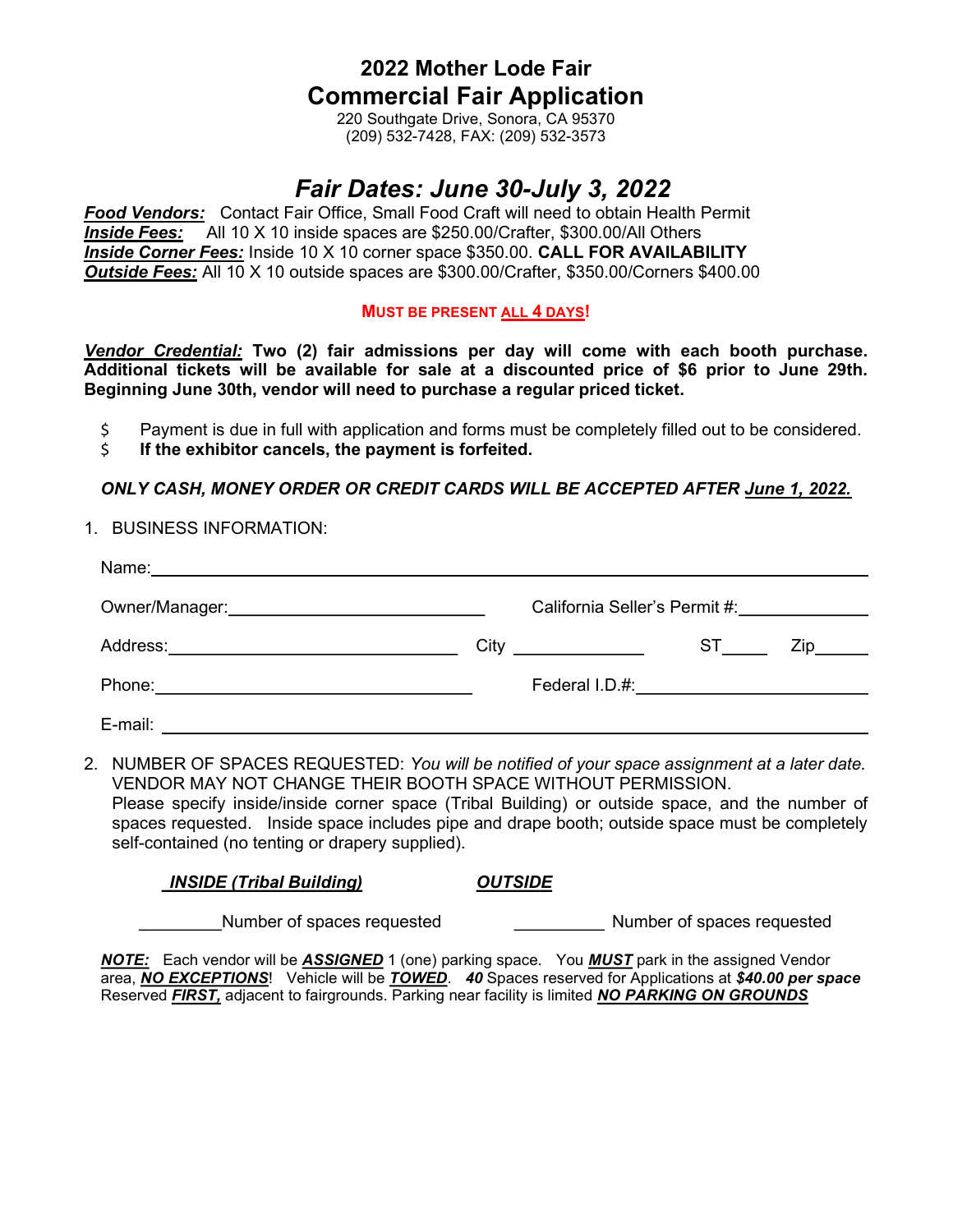3. PRODUCTS OFFERED FOR SALE, DISTRIBUTION OR EXHIBITION: All items must be listed and approved by Fair Management. Management reserves the right to reject or disallow duplicate items.

 $\mathcal{L}_\mathcal{L} = \mathcal{L}_\mathcal{L} = \mathcal{L}_\mathcal{L} = \mathcal{L}_\mathcal{L} = \mathcal{L}_\mathcal{L} = \mathcal{L}_\mathcal{L} = \mathcal{L}_\mathcal{L} = \mathcal{L}_\mathcal{L} = \mathcal{L}_\mathcal{L} = \mathcal{L}_\mathcal{L} = \mathcal{L}_\mathcal{L} = \mathcal{L}_\mathcal{L} = \mathcal{L}_\mathcal{L} = \mathcal{L}_\mathcal{L} = \mathcal{L}_\mathcal{L} = \mathcal{L}_\mathcal{L} = \mathcal{L}_\mathcal{L}$ 

\_\_\_\_\_\_\_\_\_\_\_\_\_\_\_\_\_\_\_\_\_\_\_\_\_\_\_\_\_\_\_\_\_\_\_\_\_\_\_\_\_\_\_\_\_\_\_\_\_\_\_\_\_\_\_\_\_\_\_\_\_\_\_\_\_\_\_\_\_\_\_\_\_\_\_\_\_\_\_\_

3. INSURANCE:

 $\overline{a}$ 

 I certify that I will arrange my own carrier in the specified amounts and will ensure the Fair office has a certified copy no later than June1, 2022. Late fee of \$50.00 for policies received after June 1.

#### **Signature**

OR

 $\overline{a}$ 

I wish to purchase the CFSA insurance:

 $\mathcal{L}=\{1,2,3,4,5\}$ 

\$120.00 (Commercial Exhibitors & Crafters)

4. CREDIT CARD: VISA or MASTERCARD ONLY

VISA Number:

MASTERCARD Number:

Expiration Date: Notice and Amount: Network and Amount: Network and Amount: Network and Amount: Network and Amount:

Cardholder Signature:

Cardholder acknowledges receipt of goods and/or services in the Total Amount shown hereon and agrees to perform the obligations set forth in the Cardholder's agreement with the Issuer.

MOTHER LODE FAIR WILL CHARGE USERS OF CREDIT /DEBIT CARDS A PROCESSING FEE OF 2.7% NO ADDITIONAL FEE WILL BE CHARGED ON CHECKS, MONEY ORDERS OR CASH.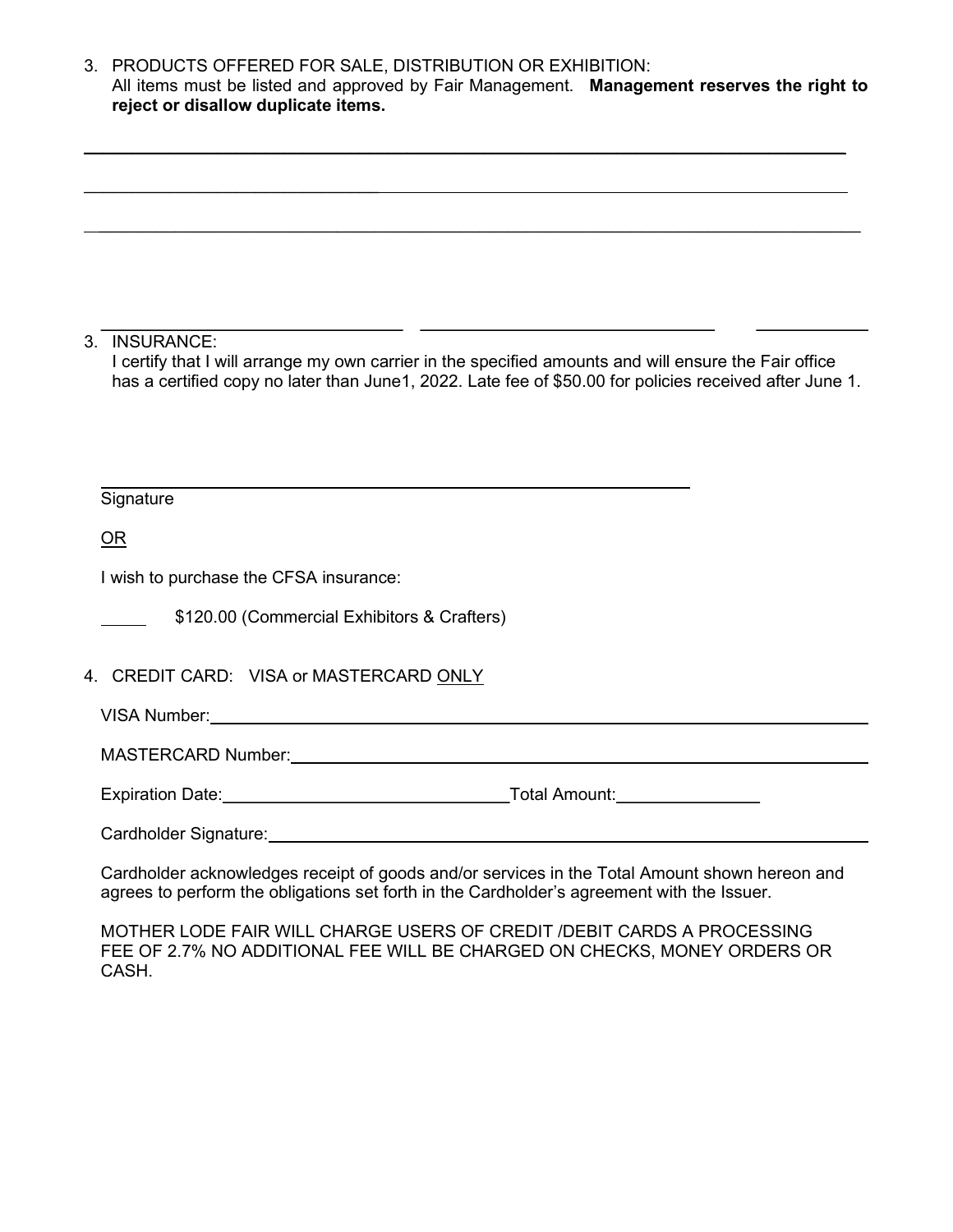## 2022 Mother Lode Fair

# VENDORS

Additional Terms & Conditions

## June 30-July 3, 2022

#### GENERAL INFORMATION

#### Fair Dates & Hours:

Thursday, June 30, 2022 3:00 p.m. – 11:00 p.m. Friday, July 1, 2022 3:00 p.m. – 11:00 p.m. Saturday, July 2, 2022 3:00 p.m. - 11:00 p.m. Sunday, July 3, 2022 3:00 p.m. - 11:00 p.m. Set-Up Days: Hours Wednesday, June 29 8:00 a.m. -6:00 p.m. Thursday, June 30 8:00 a.m. - 1:00 p.m.

Building Hours: Buildings will be accessible to vendors one hour prior to fair opening, each day:

|                  | Toniaoro ono noar prior to iam oporinigi, oaon aay |
|------------------|----------------------------------------------------|
| Thursday, July 2 | $3:00$ p.m. $-10:00$ p.m.                          |
| Friday, July 3   | $3:00$ p.m. $-10:00$ p.m.                          |
| Saturday, July 4 | $3:00$ p.m. $-10:00$ p.m.                          |
| Sunday, July 5   | $3:00$ p.m. $-10:00$ p.m.                          |

All booths must be in place by 2:30 p.m. on Thursday, June 30, 2022 and vehicles off site

#### APPROVED ITEMS

Your contract limits you to the sale or display of only the items listed on contract and approved by management, or the offering of services or information as indicated on the contract. No other items may be sold or given away, or other services offered, without the prior written approval of management. Any exhibitor planning to give away any type of product, souvenir (no helium filled balloons), must obtain permission from the fair management.

#### EXHIBIT INSTALLATION

Please be certain of your exact space assignment before beginning installation of your booth. Be sure that your booth is paid for according to the terms of your contract. Food and beverage concessionaires are required to utilize cash registers when conducting business during all operating hours.

#### STANDARD BOOTH SIZE & PARTITIONS (Inside Only)

Standard booth size will be 10'x10' or 10' x 20'. Inside booths will be provided with walls made of pipe and drape. This drape material, on steel tubular frames provides back walls of 8' high & 3' high side walls.

#### DECORATING RESTRICTIONS

Display heights at the rear of exhibits shall not exceed 8'. Exhibit material contained within the booth shall not exceed 3' height in the first 7' of the booth. No part of your display may interfere in any way with another exhibit. Aisles must be kept clear. No material may be attached to the drapery.

#### **ELECTRICITY**

The fair will provide one 110v outlet per 10'X10' booth.

#### **MOTORS**

No electric motors may be operated in booths without special permission. Combustible motors may not be operated under any circumstances.

#### FIRE AND HEALTH DEPARTMENT REQUIREMENTS

All decorations must be flame-proofed and are subject to inspection by the Fire Marshal. No propane, butane or open flame will be permitted in any exhibit building.

#### PROTECTION FROM THEFT

Do not leave your booth unattended at any time. Protect small valuable items by covering them or take items with you when you leave the building after closing. Please report any losses or infractions to the fair office immediately after discovery of any loss.